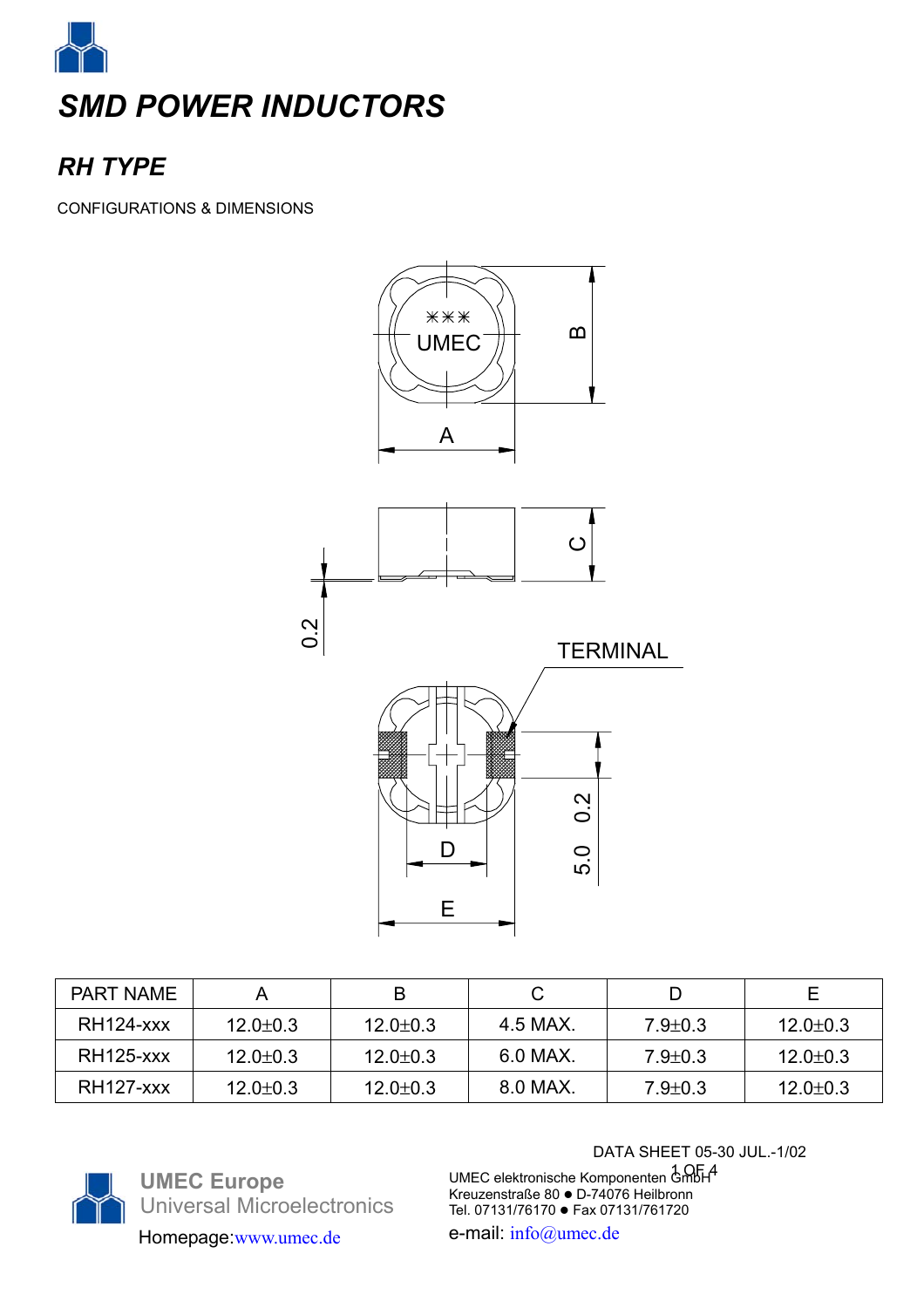

# **ELECTRICAL SPECIFICATION @250 C**

| <b>UMEC</b><br><b>PART NUMBER</b> | <b>MARK</b>     | INDUCTANCE(µH) | $D.C.R(m\Omega)$<br>MAX. | <b>RATING</b><br><b>CURRENT(A)</b> |
|-----------------------------------|-----------------|----------------|--------------------------|------------------------------------|
| RH124-3R9                         | 3R9             | $3.9 + 20%$    | 15                       | 6.5                                |
| RH124-4R7                         | 4R7             | 4.7±20%        | 18                       | 5.7                                |
| RH124-6R8                         | 6R <sub>8</sub> | $6.8 + 20%$    | 23                       | 4.9                                |
| RH124-8R2                         | 8R2             | $8.2 + 20%$    | 26                       | 4.6                                |
| RH124-100                         | 100             | 10±20%         | 28                       | 4.5                                |
| RH124-120                         | 120             | 12±20%         | 38                       | 4.0                                |
| RH124-150                         | 150             | 15±20%         | 50                       | 3.2                                |
| RH124-180                         | 180             | 18±20%         | 57                       | 3.1                                |
| RH124-220                         | 220             | 22±20%         | 66                       | 2.9                                |
| RH124-270                         | 270             | 27±20%         | 80                       | 2.8                                |
| RH124-330                         | 330             | 33±20%         | 97                       | 2.7                                |
| RH124-390                         | 390             | 39±20%         | 132                      | 2.1                                |
| RH124-470                         | 470             | 47±20%         | 150                      | 1.9                                |
| RH124-560                         | 560             | 56±20%         | 190                      | 1.8                                |
| RH124-680                         | 680             | 68±20%         | 220                      | 1.5                                |
| RH124-820                         | 820             | 82±20%         | 260                      | 1.3                                |
| RH124-101                         | 101             | 100±20%        | 308                      | 1.2                                |
| RH124-121                         | 121             | 120±20%        | 380                      | 1.1                                |
| RH124-151                         | 151             | 150±20%        | 530                      | 0.95                               |
| RH124-181                         | 181             | 180±20%        | 620                      | 0.85                               |
| RH124-221                         | 221             | 220±20%        | 700                      | 0.8                                |
| RH124-271                         | 271             | 270±20%        | 870                      | 0.6                                |
| RH124-331                         | 331             | 330±20%        | 990                      | 0.5                                |

\*Test conditions  $1.2$ uH ~ 7.6uH; @100KHz, 1V

10uH ~ 1000uH ; @1KHz , 1V

\*\*The value indicated means at which the inductance will be no less than 75% of its initial value, and with the condition that temperature rise  $\Delta T \leq 40^{\circ}$ C above Tamb.=25°C.



**UMEC Europe**  Universal Microelectronics Homepage:www.umec.de e-mail: info@umec.de

DATA SHEET 05-30 JUL.-1/02 2 OF 4

UMEC elektronische Komponenten GmbH Kreuzenstraße 80 ● D-74076 Heilbronn Tel. 07131/76170 · Fax 07131/761720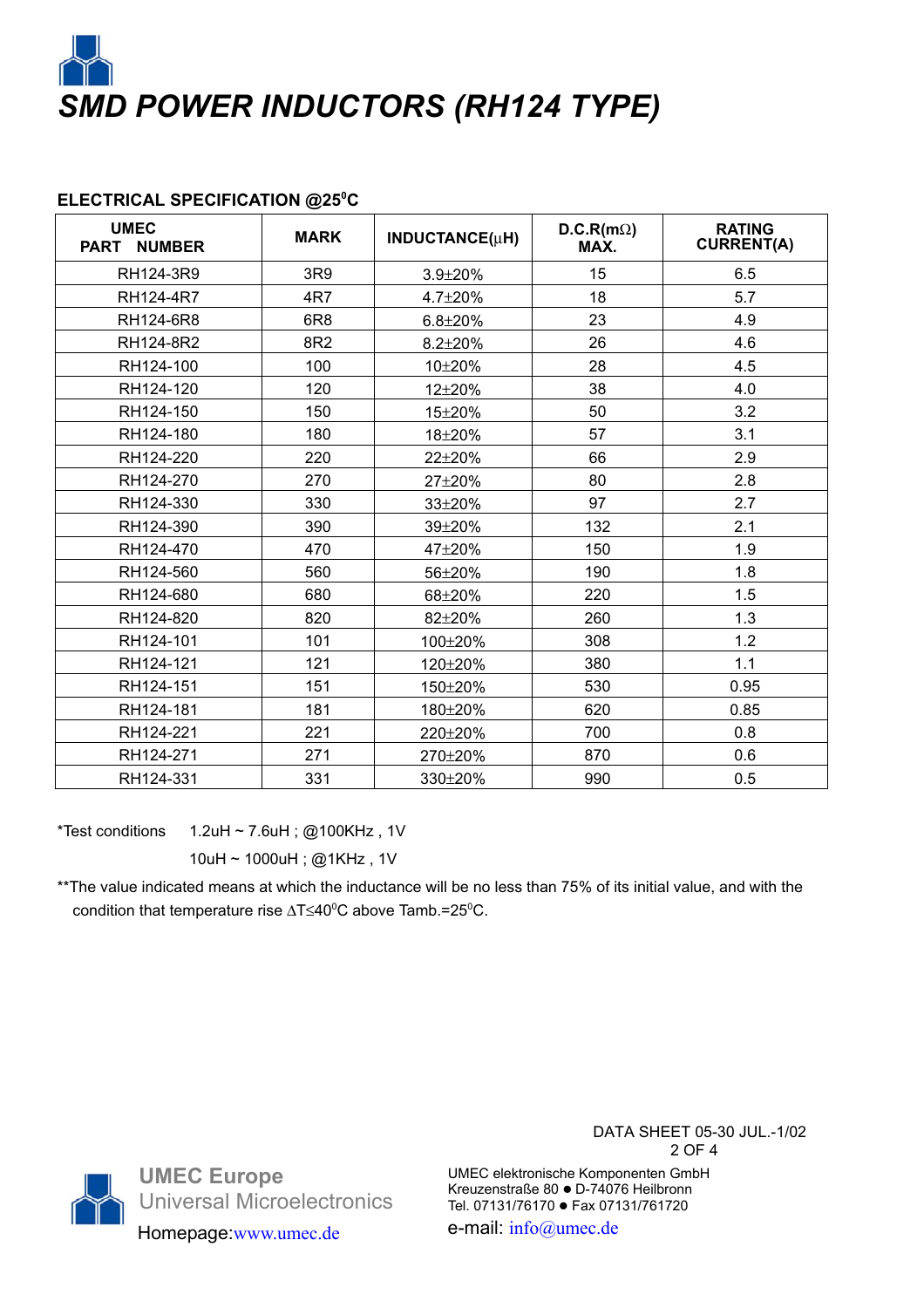

These are high power SMD inductors and superior to high saturation. Tape and Reel package.

Operating Temperature : -30<sup>°</sup>C~+100<sup>°</sup>C

(Contain Heating Coil)Over 100MΩ at 100VD.C. between coil and core.

No dielectric breakdown at 100VD.C. for 1 minute between coil and core.

### **ELECTRICAL SPECIFICATION @250 C**

| <b>UMEC</b><br>PART NUMBER | <b>MARK</b> | *INDUCTANCE(µH) | $D.C.R(\Omega)$<br>MAX. | $*$ DC<br><b>CURRENT(A)</b><br>MAX. |
|----------------------------|-------------|-----------------|-------------------------|-------------------------------------|
| RH125-100                  | 100         | 10±20%          | 25.0m                   | 4.00                                |
| RH125-120                  | 120         | 12±20%          | 27.0m                   | 3.50                                |
| RH125-150                  | 150         | 15±20%          | 30.0m                   | 3.30                                |
| RH125-180                  | 180         | 18±20%          | 34.0m                   | 3.00                                |
| RH125-220                  | 220         | 22±20%          | 36.0m                   | 2.80                                |
| RH125-270                  | 270         | 27±20%          | 51.0m                   | 2.30                                |
| RH125-330                  | 330         | 33±20%          | 57.0m                   | 2.10                                |
| RH125-390                  | 390         | 39±20%          | 68.0m                   | 2.00                                |
| RH125-470                  | 470         | 47±20%          | 75.0m                   | 1.80                                |
| RH125-560                  | 560         | 56±20%          | 0.11                    | 1.70                                |
| RH125-680                  | 680         | 68±20%          | 0.12                    | 1.50                                |
| RH125-820                  | 820         | 82±20%          | 0.14                    | 1.40                                |
| RH125-101                  | 101         | 100±20%         | 0.16                    | 1.30                                |
| RH125-121                  | 121         | 120±20%         | 0.17                    | 1.10                                |
| RH125-151                  | 151         | 150±20%         | 0.23                    | 1.00                                |
| RH125-181                  | 181         | 180±20%         | 0.29                    | 0.90                                |
| RH125-221                  | 221         | 220±20%         | 0.40                    | 0.80                                |
| RH125-271                  | 271         | 270±20%         | 0.46                    | 0.75                                |
| RH125-331                  | 331         | 330±20%         | 0.51                    | 0.68                                |
| RH125-391                  | 391         | 390±20%         | 0.69                    | 0.65                                |
| RH125-471                  | 471         | 470±20%         | 0.77                    | 0.58                                |
| RH125-561                  | 561         | 560±20%         | 0.86                    | 0.54                                |
| RH125-681                  | 681         | 680±20%         | 1.20                    | 0.48                                |
| RH125-821                  | 821         | 820±20%         | 1.34                    | 0.43                                |
| RH125-102                  | 102         | 1000±20%        | 1.53                    | 0.40                                |

\*Test conditions  $1.2$ uH ~ 7.6uH; @100KHz, 1V

10uH ~ 1000uH ; @1KHz , 1V

\*\*The value indicated means at which the inductance will be no less than 75% of its initial value, and with the condition that temperature rise ∆T≤40<sup>0</sup>C above Tamb.=25<sup>0</sup>C.



Homepage:www.umec.de e-mail: info@umec.de

#### DATA SHEET 05-30 JUL.-1/02 3 OF 4

UMEC elektronische Komponenten GmbH Kreuzenstraße 80 · D-74076 Heilbronn Tel. 07131/76170 · Fax 07131/761720